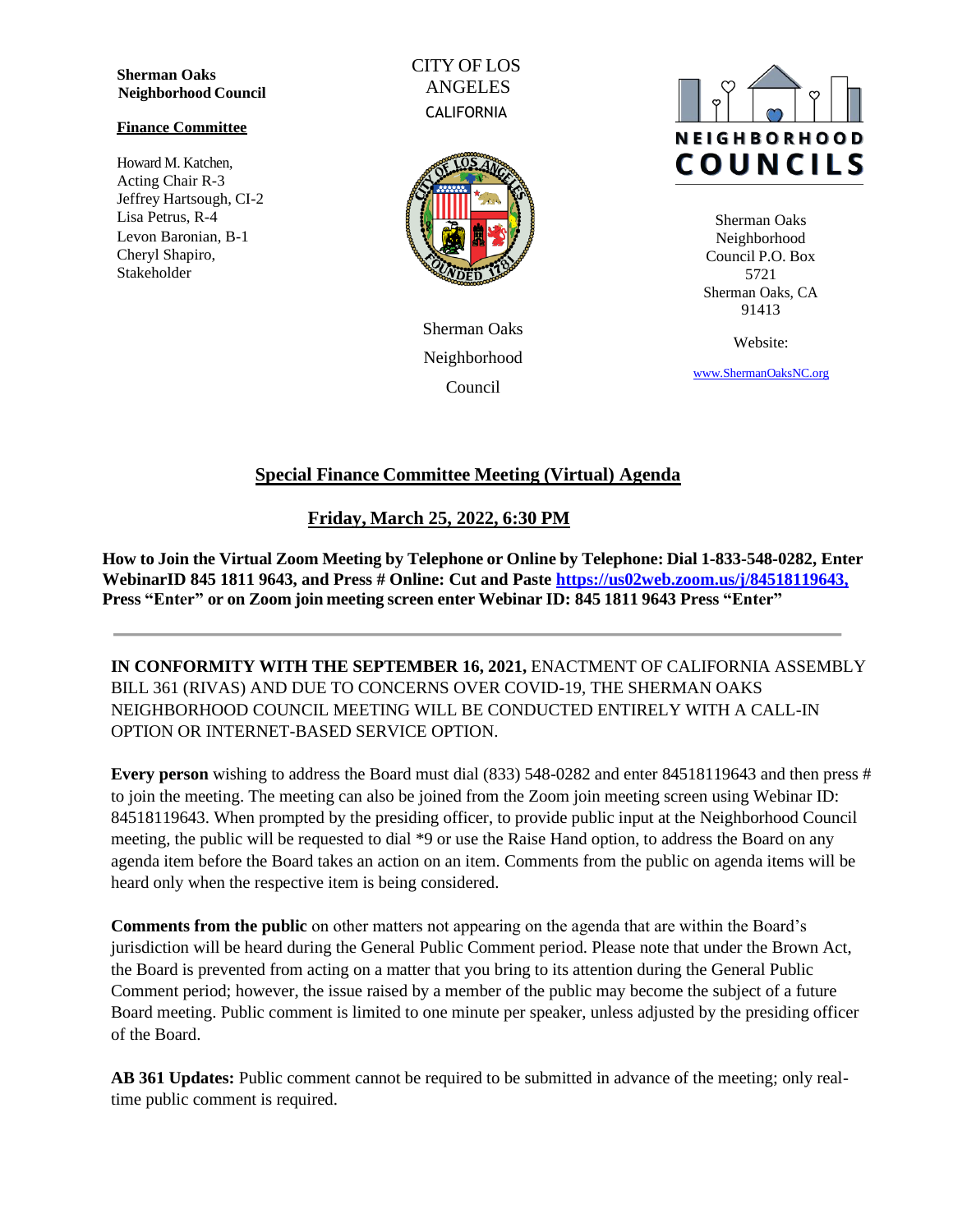Sherman Oaks Neighborhood Council Finance Committee Meeting Agenda, Friday, March 25, 2022, 6:30 pm *Page 2 of 3*

If there are any broadcasting interruptions that prevent the public from observing or hearing the meeting, the meeting must be recessed or adjourned.

**If members of the public** are unable to provide public comment or be heard due to issues within the Neighborhood Council's control, the meeting must be recessed or adjourned.

**Any messaging** or virtual background is in the control of the individual board member in their personal capacity and does not reflect any formal position of the Neighborhood Council or the City of Los Angeles.

**The Neighborhood Council system** enables meaningful civic participation for all Angelenos and serves as a voice for improving government responsiveness to local communities and their needs. We are an advisory body to the City of Los Angeles, comprised of stakeholder volunteers who are devoted to the mission of improving our communities.

## **I. CALL TO ORDER & ROLL CALL**

a. Call to Order by Acting Chair, Howard M. Katchen b. Roll Call

## **II. COMMENTS BY PUBLIC OFFICIALS**

## **III. TREASURER'S REPORT**

a. Next Finance Committee Meeting will be held on April 27, 2022, at 6:30 p.m.

### **IV. FUNDING MOTION – Action Item**

a. **SONC Summer Movie Series –** A motion to approve the expenditure of up to \$4900.00 for SONC's Summer Movie Series June event at the Van Nuys Sherman Oaks War Memorial Park. The target date for the event is a Saturday in June 2022, approval of this motion allows for the event to be held on June 4, 11, 18, or 25, 2022. The Funds will go towards film rental/licensing fees, projection services, children's activities, such as bubble blowing, face painting and other family friendly activities. Funding will also be used to for SONC Branded promotion materials.

### **VI PUBLIC COMMENT**

Comments by the public on non-agenda items within the Finance Committee's jurisdiction.

### **VII IX ADJOURNMENT**